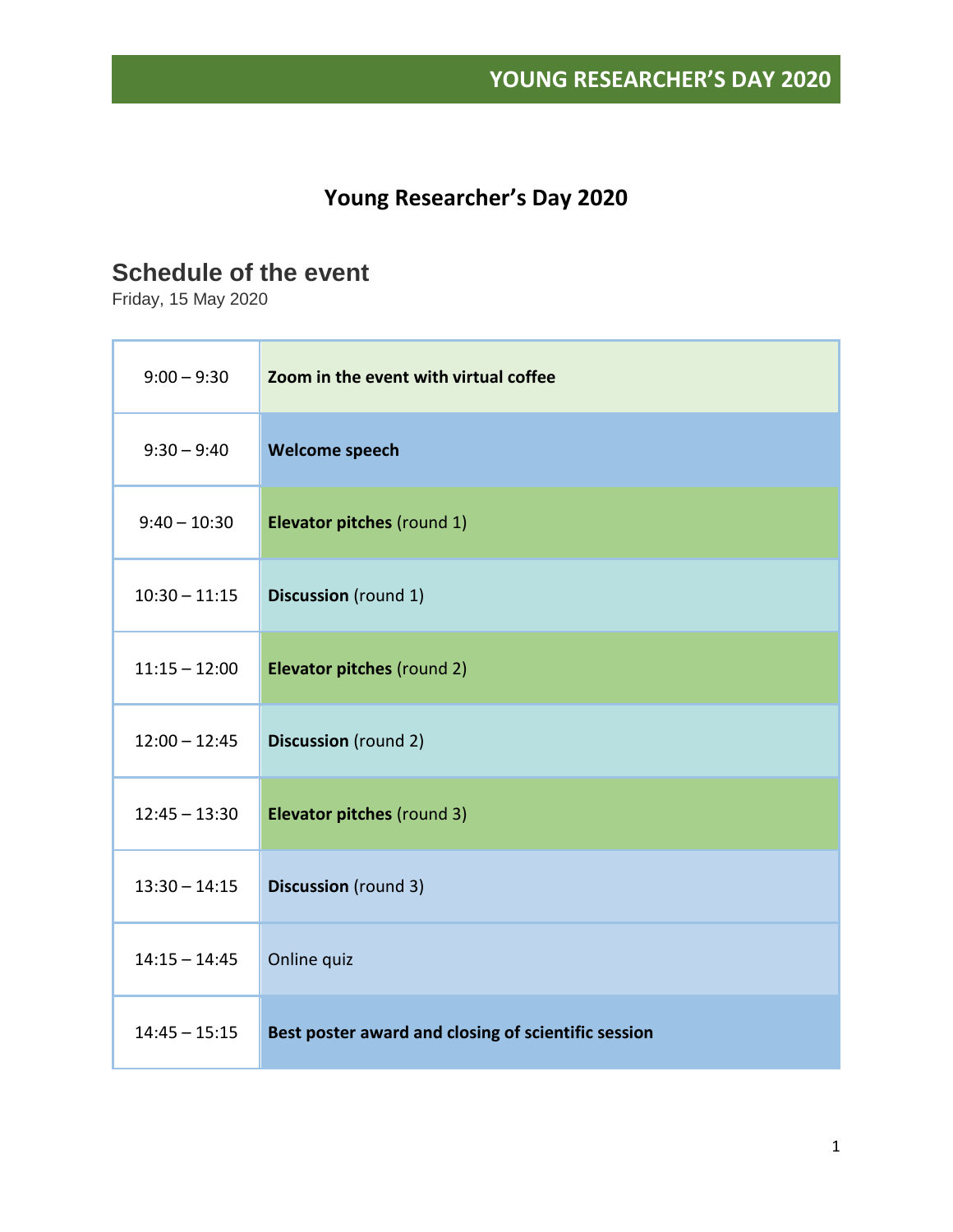# **Elevator pitch presentations and discussion sessions**

|         | Elevator pitch (round $1, 9:40-10:30$ )                                                                            |
|---------|--------------------------------------------------------------------------------------------------------------------|
|         | The participants will be allowed 2 minutes/pitch                                                                   |
| $9:40-$ | [1] Reservoir compaction: knowledge transfer from the lab. to field scale<br><b>Frederic Amour</b>                 |
|         | [2] Low salinity water flooding in Danish chalk reservoirs<br>Rasoul Mokhtari                                      |
|         | [3] Modelling of two stimulation treatments in a Danish North Sea field<br>Milad Mohammadi                         |
|         | [4] The effect of flow on stability analysis of single hole test<br>Mohammad R. Hajiabadi                          |
|         | [5] Analysis of the mechanistic models for wettability change during waterflooding in<br>carbonates<br>María Bonto |
|         | [6] Effect of Microstructure on corrosion behavior of Mild steel in sweet conditions<br>Kapil Kumar Gupta          |
|         | [7] Development of Smart Skin Optical Strain Sensor for Corrosion Monitoring<br><b>Ioannis Mantis</b>              |
|         | [8] Corrosion Product Augmentation<br><b>Dishad Shaikhah</b>                                                       |
|         | [9] Deposition of barite in porous media and in flowing condition<br><b>Hamid Rafiee</b>                           |
|         | [10] Equipment Grouping Principles for Preventive Maintenance<br>Iman Soleymani                                    |
|         | [11] Robustness and reliability in Structural Health Monitoring<br>Pernille Lysgaard                               |
|         | [12] Finite Element Model Updating of Offshore Structures<br>Alejandro Caballero Arcos                             |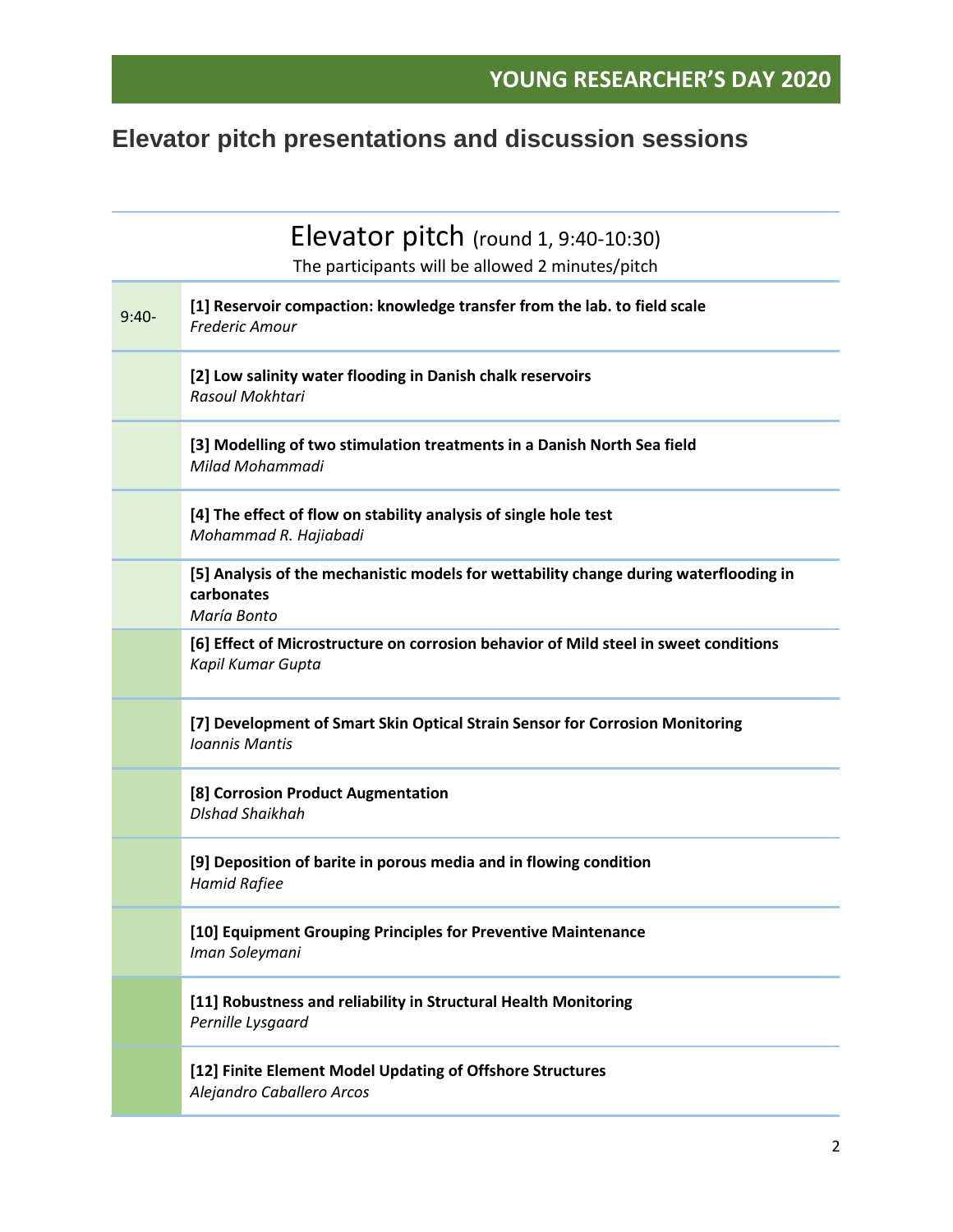| [13] Detection of structural changes (combines 2 pitches)<br>Mathias Hagbarth, Jacob Nørregaard                                                          |
|----------------------------------------------------------------------------------------------------------------------------------------------------------|
| [14] Laboratory measurements of extreme wave loads on a circular cylinder<br>Simone de Lemos                                                             |
| [15] Fracture characterization in a tight marly reservoir, The Valdemar Field Danish North<br>Sea<br>Aslaug Clemmensen Glad                              |
| [16] Zooming into high and low porosity chalk<br>Stefanie Lode                                                                                           |
| [17] Towards Improving Seismic Imaging of the Lower Cretaceous<br>Mads Lorentzen                                                                         |
| [18] Gas Liberation in Low Permeable Reservoirs<br>Wael Almasri                                                                                          |
| [19] Batch Training: Physics-informed Neural Networks for Solving Inverse Problems of<br><b>Nonlinear Biot's equations</b><br><b>Teeratorn Kadeethum</b> |
| [20] Fractures: From outcrops to models<br>Simon Oldfield                                                                                                |
| r:<br>$\frac{1}{2}$                                                                                                                                      |

#### Discussion session (round 1, 10:30-11:15)

The participants will be allowed 4 minutes for presenting and 4 minutes for Q/A

| Room 1 | Room 2 | Room 3 | Room 4 |
|--------|--------|--------|--------|
|        |        |        |        |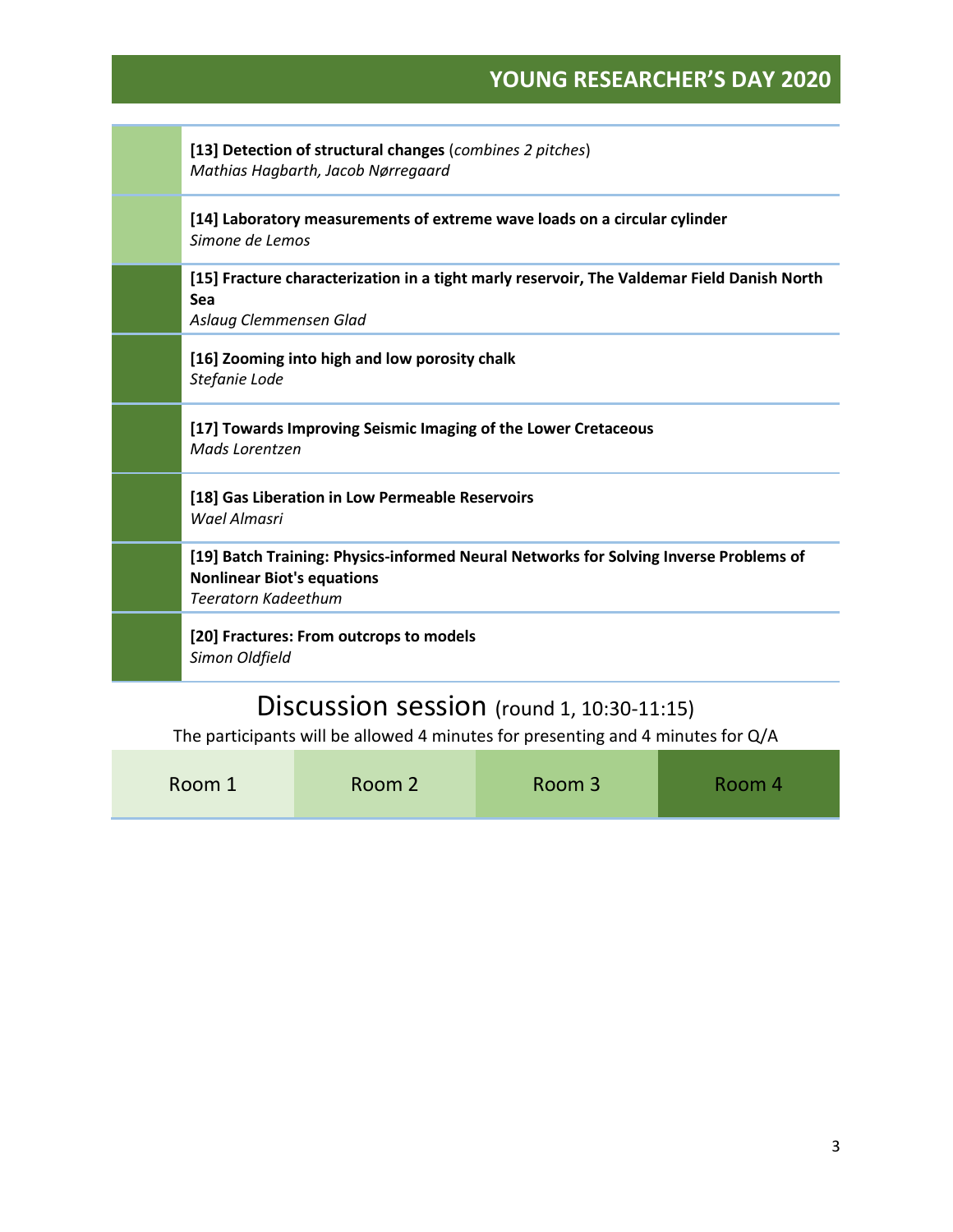### Elevator pitch (round 2, 11:15-12:00)

The participants will be allowed 2 minutes/pitch

| $11:15-$ | [21] Temperature effect on waterflooding processes in chalk reservoirs<br>Seyedbehzad Hosseinzadeh                                      |
|----------|-----------------------------------------------------------------------------------------------------------------------------------------|
|          | [22] Estimation of Calcite Wettability Using Surface Forces<br>Mirhossein Taheriotaghsara                                               |
|          | [23] Pore-scale modeling of modified salinity waterflooding in chalk images: Effects of<br>wettability alteration<br>Mohsen Farhadzadeh |
|          | [24] Investigation of self-healing attributes of bacterial concrete through sulfate<br>Manas Sarkar                                     |
|          | [25] THM Processes in Fractured Reservoirs<br>Luis Fernando Lopez Torres                                                                |
|          | [26] Thermo-Hydro-bioChemical modelling for prediction of reservoir souring<br>Moein Jahanbani Veshareh                                 |
|          | [27] Probabilistic modelling of the performances for sub-surface wells<br>Yue Guan                                                      |
|          | [28] Risk Based Asset Integrity Management (RBAIM) of Sub-surface Wells<br>Akinyemi Akinsanya                                           |
|          | [29] Effect of amines on Corrosion inhibition of carbon steel in CO2 environment<br>Shivangi Gupta                                      |
|          | [30] Simulations of a Modular Taylor-Couette Reactor for Kinetics Studies<br>Jakob Roar Bentzon                                         |
|          | [31] Dynamics and Kinematics of Extreme Non-Breaking and Breaking Irregular Waves<br>Mathias Klahn                                      |
|          | [32] Simulation of water waves<br>Jesper Qwist                                                                                          |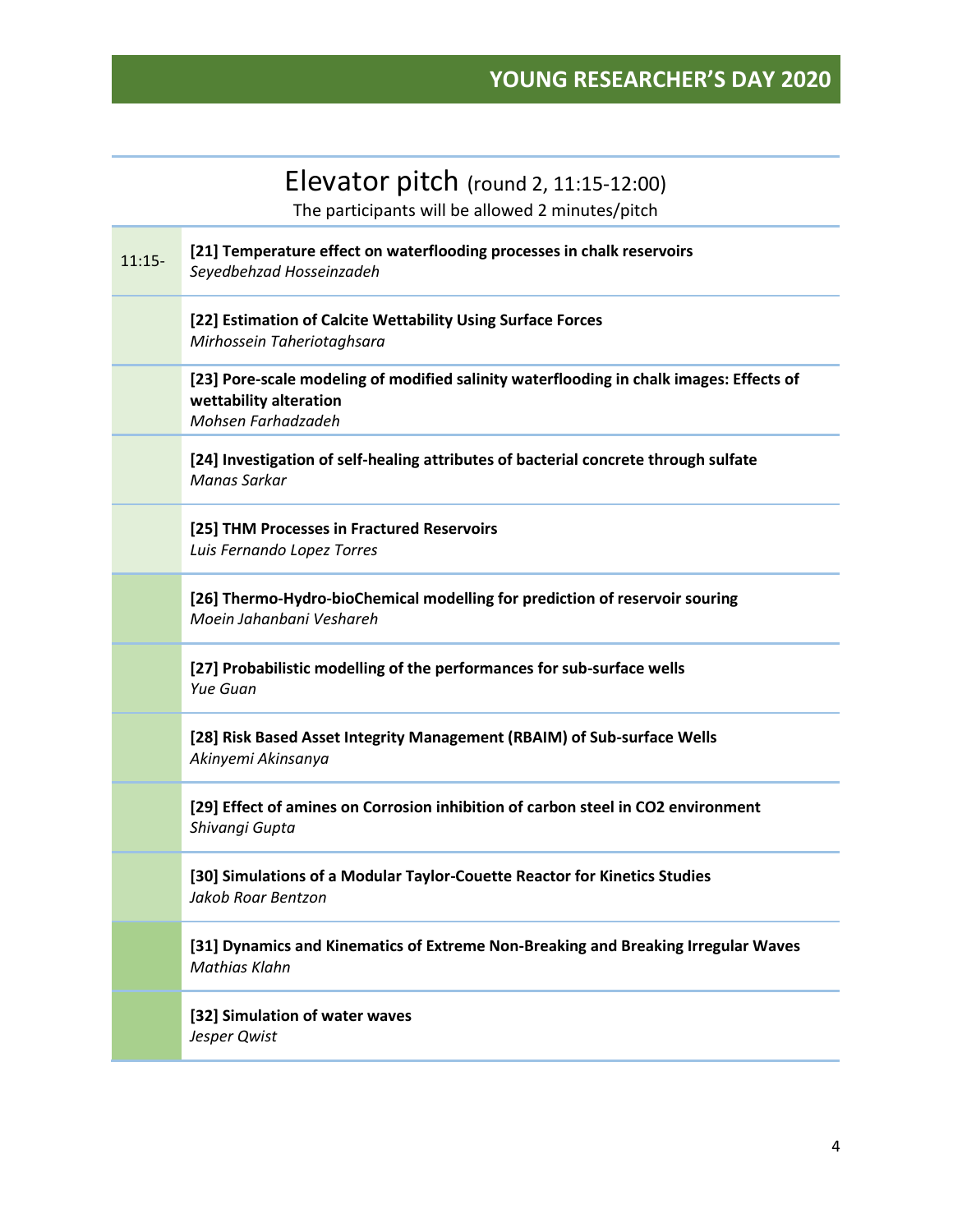|                                                                                                                                | [33] Detection of nonlinear behavior from response measurement<br>Karsten Vesterholm                                                        |  |  |
|--------------------------------------------------------------------------------------------------------------------------------|---------------------------------------------------------------------------------------------------------------------------------------------|--|--|
|                                                                                                                                | [34] Ocean Waves Mapped by LIDAR Technology<br>Thomas Kabel                                                                                 |  |  |
|                                                                                                                                | [35] Development of a potential flow solver including wave-structure interaction<br>Jacob Hicks                                             |  |  |
|                                                                                                                                | [36] Extended Coiled Tubing Reach (combines 3 pitches)<br>Sindhu Vudayagiri, Zahra Nickmand, Johannes Liljenhjerte                          |  |  |
|                                                                                                                                | [37] Mechanical testing and modelling of oil & gas well cement sheath (combines 2)<br>pitches)<br>Victor Marcos Meson, Pablo Alberdi Pagola |  |  |
| Discussion session (round 2, 12:00-12:45)<br>The participants will be allowed 4 minutes for presenting and 4 minutes for $Q/A$ |                                                                                                                                             |  |  |
|                                                                                                                                |                                                                                                                                             |  |  |

| Room 1 | Room 2 | Room 3 | Room 4 |
|--------|--------|--------|--------|
|--------|--------|--------|--------|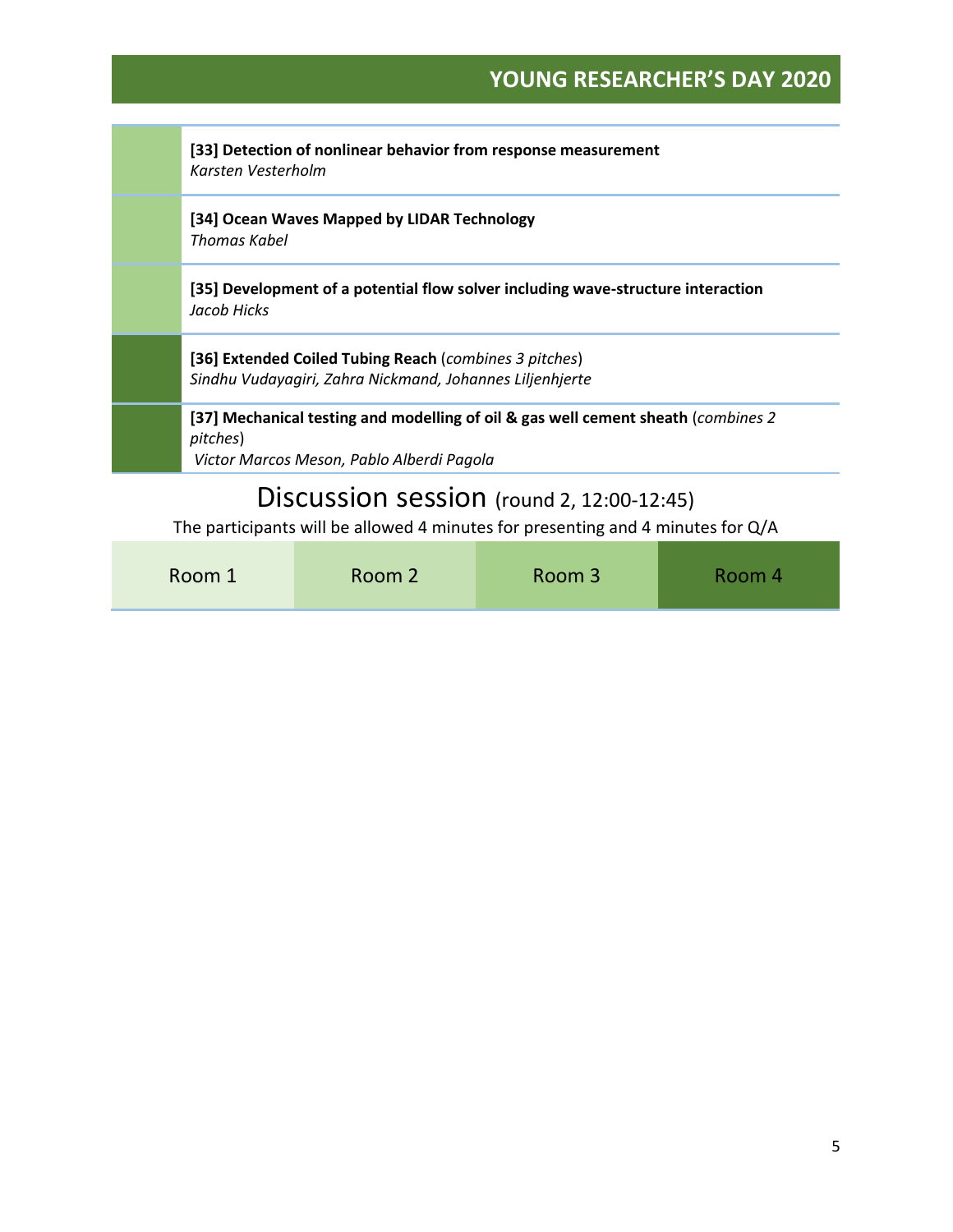## Elevator pitch (round 3, 12:45-13:30)

The participants will be allowed 2 minutes/pitch

| [38] Advanced chemical analysis of polar crude oil constituents using chromatography and<br>mass spectroscopy<br>Ho Anh Khoa Huynh |
|------------------------------------------------------------------------------------------------------------------------------------|
| [39] Improving tomographic reconstruction of dynamic undersampled data via<br>initialization<br>Peter Winkel Rasmussen             |
| [40] Fractures and their Influence on Fluid Flow in Chalk<br>Tala Maria Aabø                                                       |
| [41] Gas Injection in Danish Tight Lower Cretaceous Reservoir<br>Samira Mohammadkhani                                              |
| [42] Basin inversion - an important ingredient in the formation of Lower Cretaceous<br>reservoirs<br>Torsten Hundebøl Hansen       |
| [43] Maintenance scheduling in oil & gas sector<br><b>Wagas Khalid</b>                                                             |
| [44] Configuration of Maintenance Operations<br>Kasper Hansen                                                                      |
| [45] Characterisation of solubility and kinetics of FeCO3<br>Isaac Løge, Randi Neerup                                              |
| [46] An Ocean of Data<br>Dion Häfner                                                                                               |
| [47] Advanced and Efficient Probabilistic Response Modelling and Analysis<br>Juan Gonzalo Sepúlveda Astudillo                      |
| [48] Load environment modeling<br><b>Sebastian Glavind</b>                                                                         |
| [49] Normalized Crack Growth Model<br>Henning Brüske                                                                               |
|                                                                                                                                    |